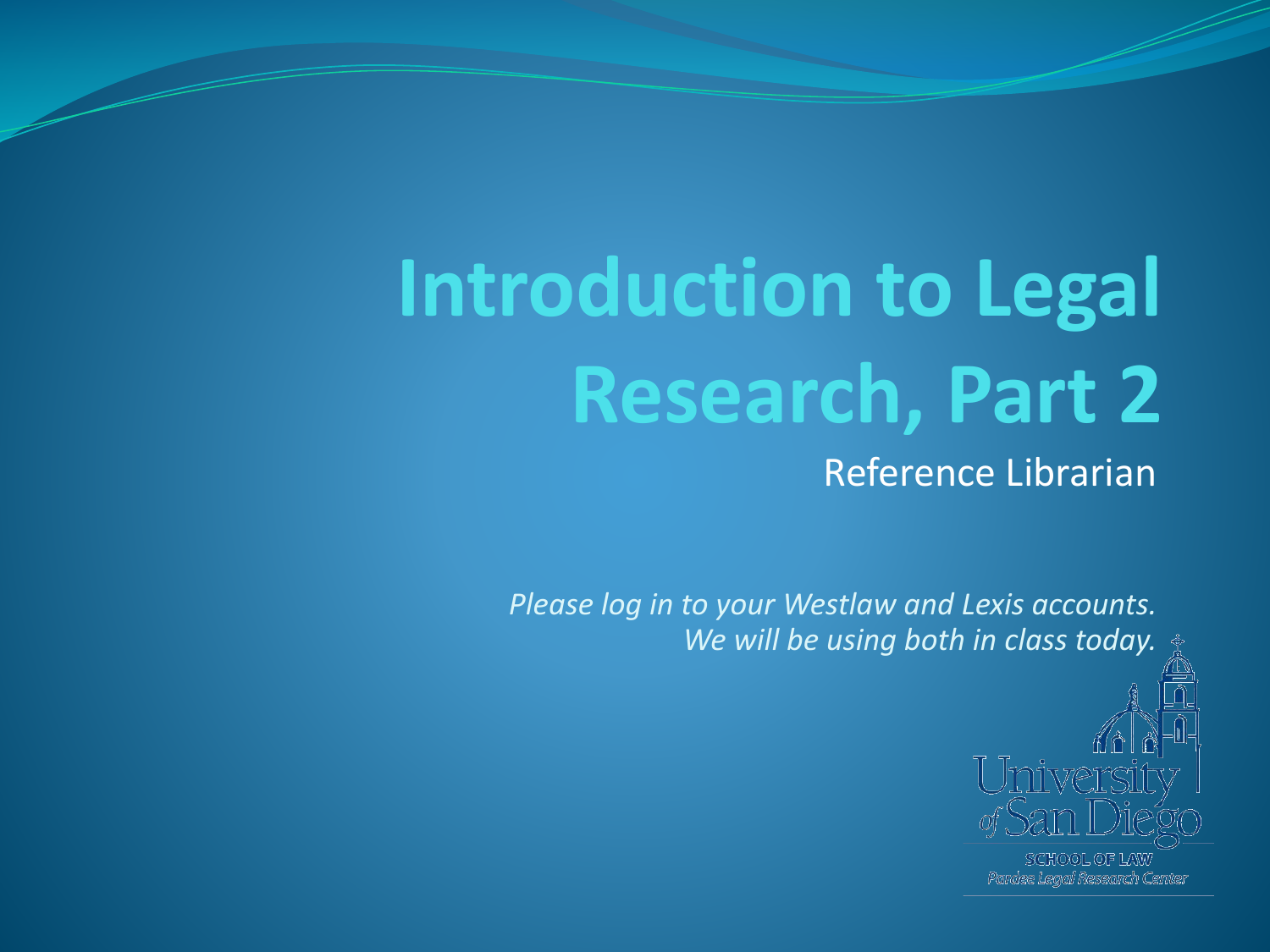# Vehicular Burglary Assignment

- Full recap in class on Tuesday, October 19
- Any questions regarding secondary sources or statutes?

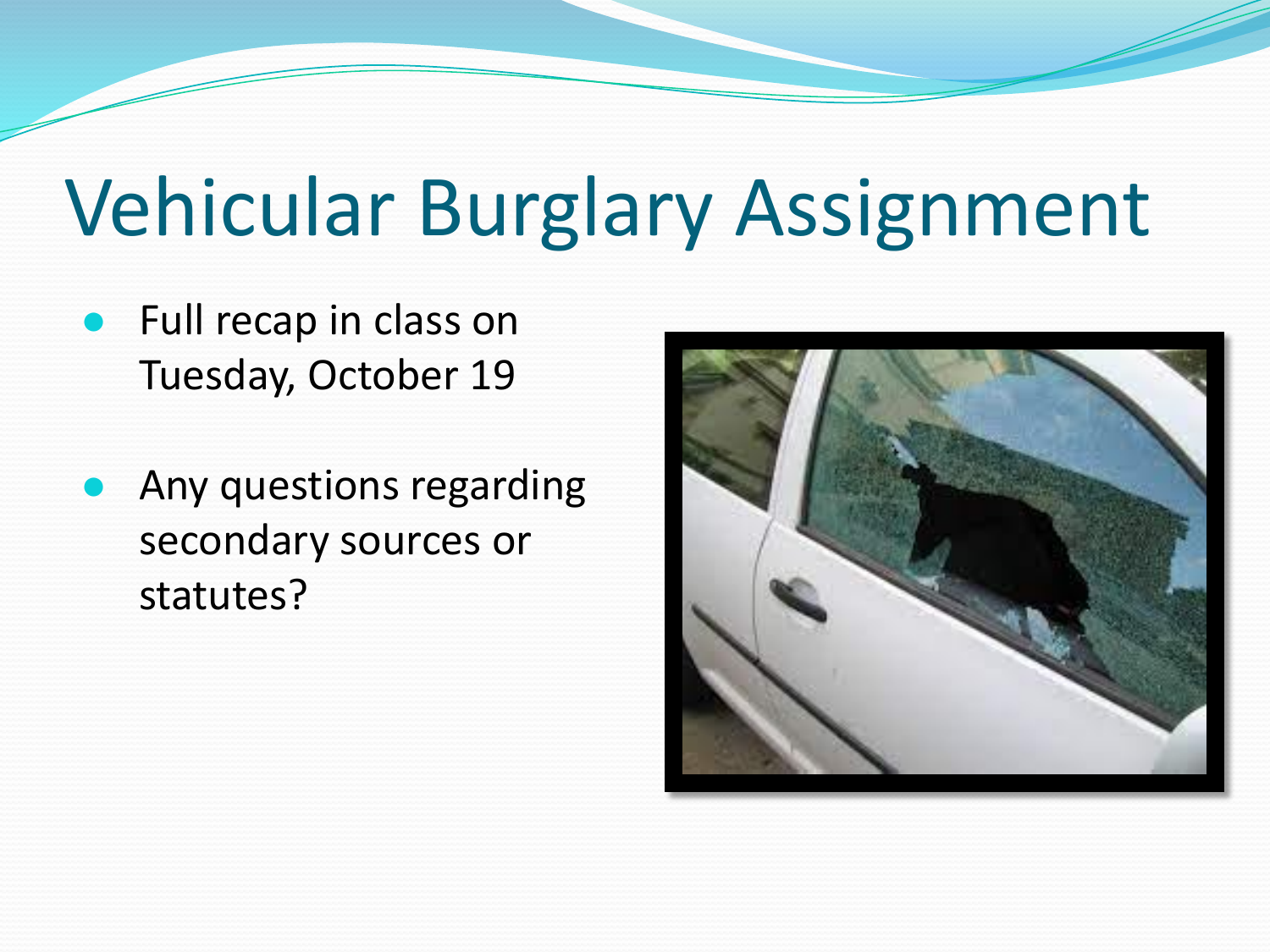#### Video Lectures You Have Watched

- Researching Case Law, Part 1: Court Structure and Case **Citations**
- Researching Case Law, Part 2: Finding Cases
- **Key Numbers & Headnotes**
- Advanced Search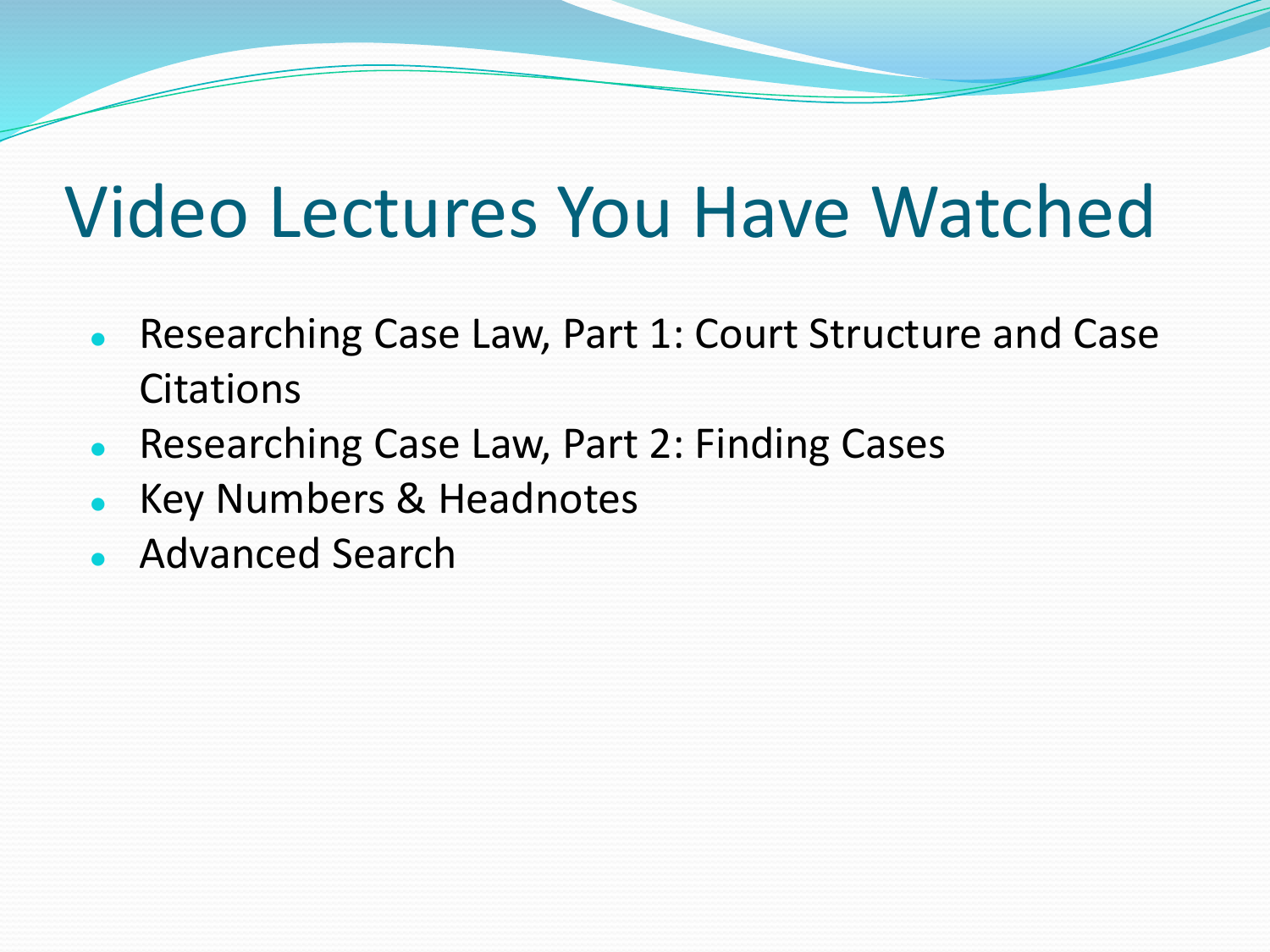## What We Will Cover



- Finding case law on Westlaw and Lexis
- Using Topic and Key Numbers on Westlaw and headnotes on Lexis to find other relevant cases
- **Advanced Search tools**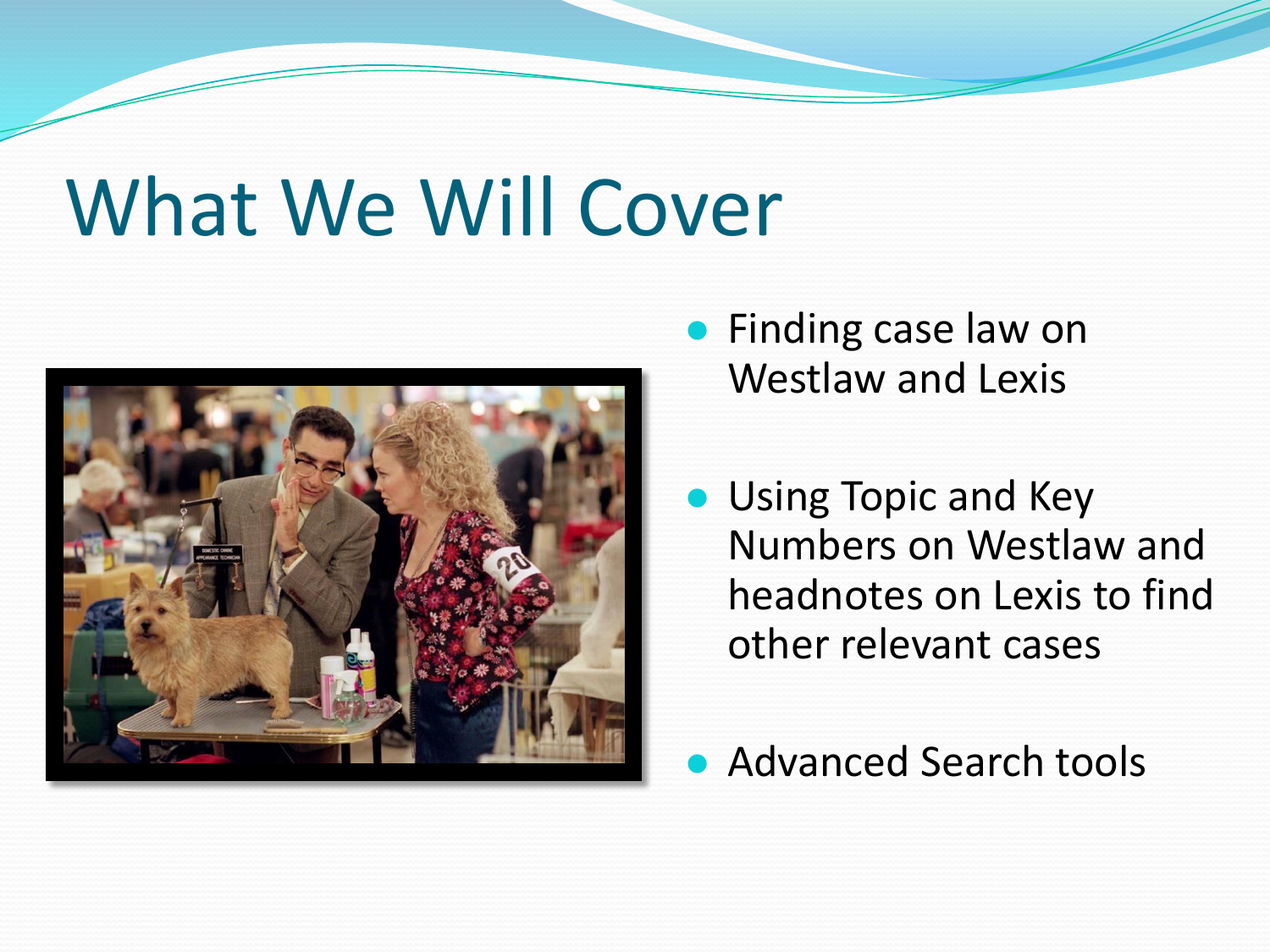# Hypothetical

Jordan and Sydney are professional dog handlers in Southern California, well-respected for their showing of Weimaraners at famous events like the Westminster Kennel Club dog show. The two have always been friendly rivals, but after losing to Jordan last year, Sydney's behavior began to change.

- Four times when Jordan took his dogs to the grooming salon, Sydney's car was already there even though she lived nowhere in the area. Each time, she watched him and the dogs arrive, then drove away laughing.
- Around that same time, Jordan received 10 or 20 phone calls where the caller played audio of dogs angrily barking.
- Once the caller said in a quiet voice, "You'll never make it to Westminster again."
- After losing to Jordan yet another time Sydney yelled, "I will end this one way or another!" Another competitor overheard and told Sydney her comment was inappropriate, to which she replied, "What? It's not like I was threatening to kill anyone."

#### *Did Sydney's actions amount to enough of a credible threat to constitute criminal stalking in California?*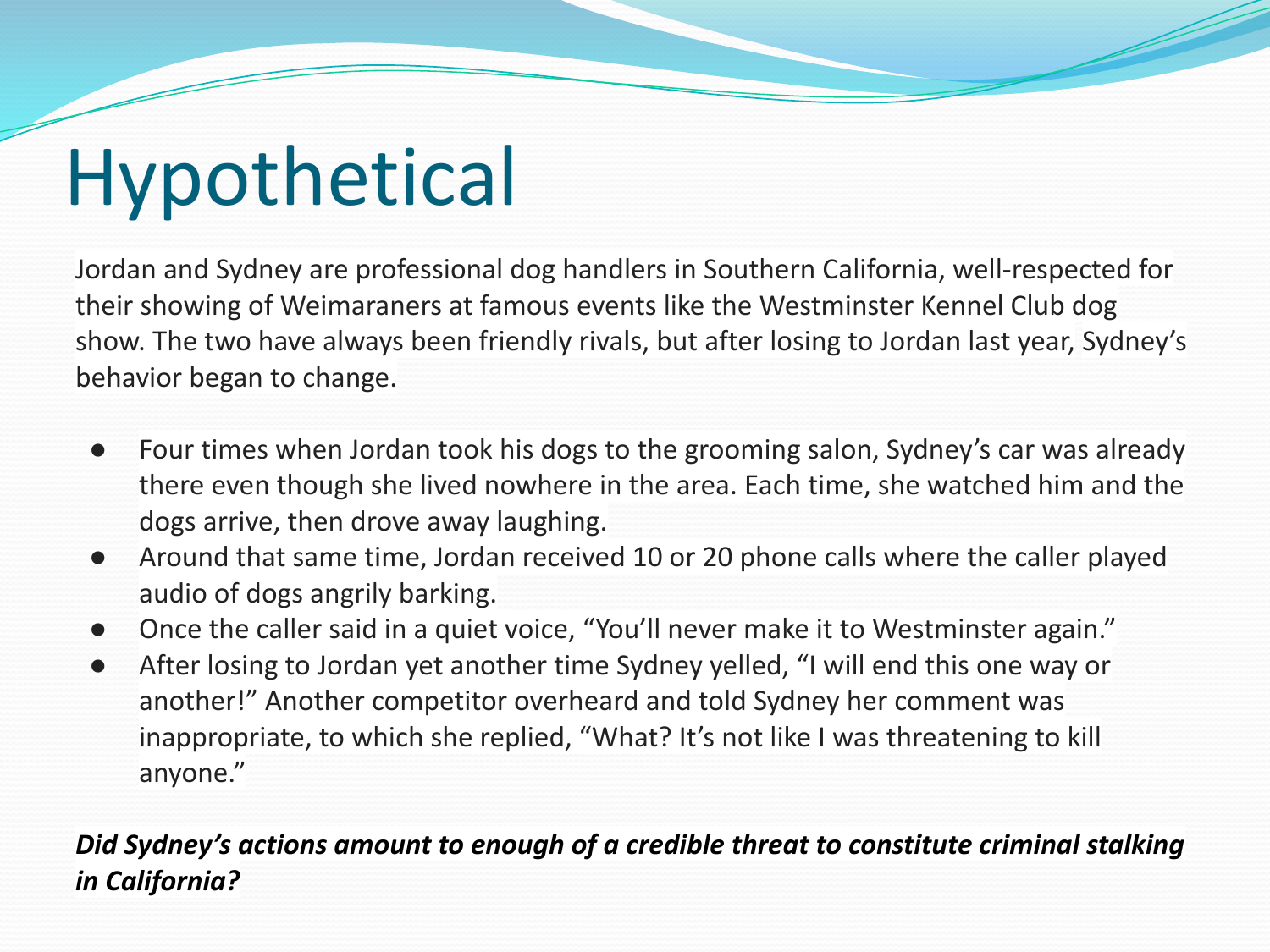# Class Exercise: Finding Case Law on Westlaw and Lexis

Using either [Westlaw](https://1.next.westlaw.com/Search/Home.html?transitionType=Default&contextData=(sc.Default)&bhcp=1) or [Lexis](https://plus.lexis.com/zhome?crid=993bf975-5630-436d-b101-c580e267de3f), take 5 minutes to find one case that you think is relevant to our scenario. Be ready to describe how you located that case.

- Remember that it's easiest to start from cases that you've uncovered previously from secondary sources and statutory annotations.
- If you are keyword searching, remember to limit to the appropriate database and jurisdiction, in this case California state cases.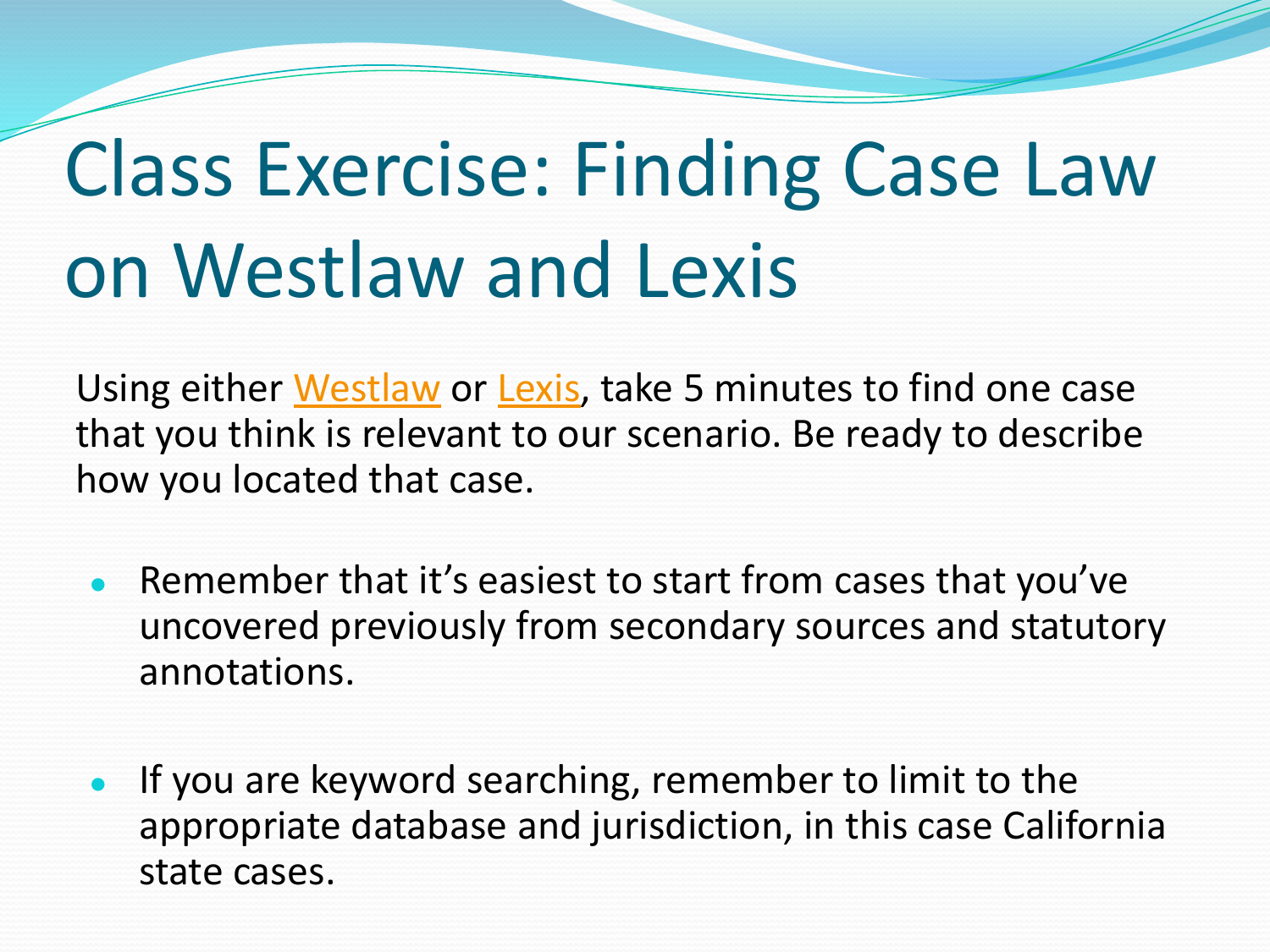### Takeaway Points: Finding Case Law

- It's generally easier to start with a secondary source or statutory annotation to direct your case law search.
- No matter the route you took, you would have come across some of the same cases that addressed what constitutes a "credible threat."
- This particular exercise was not an exhaustive look at searching.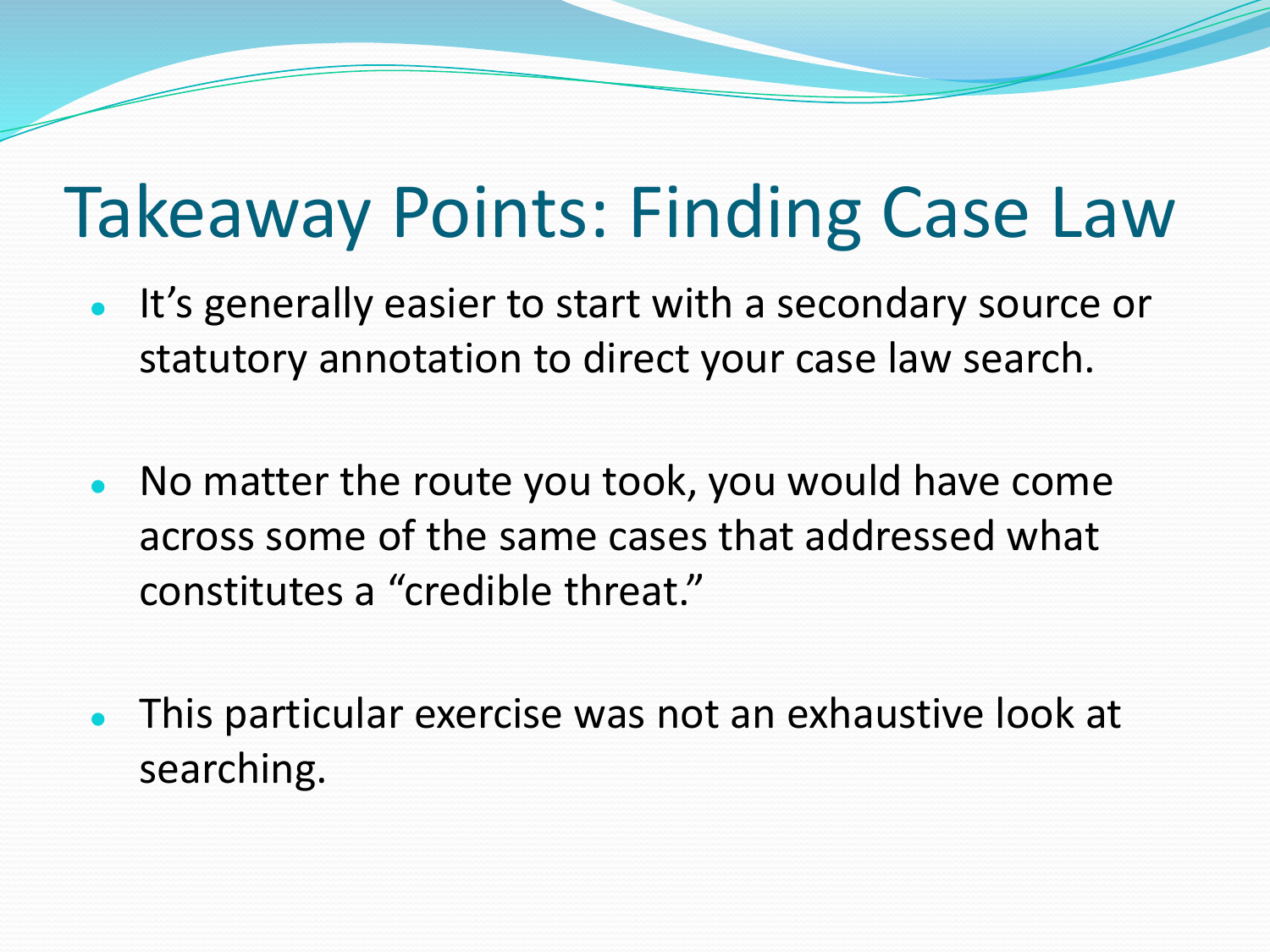## Class Exercise: Using Headnotes to Find More Cases

Start with the case People v. Lopez, 240 Cal.App.4th 436 in either [Westlaw](https://www.westlaw.com/Document/I41ae910058c111e580f3d2d5f43c7970/View/FullText.html?transitionType=Default&contextData=(sc.Default)&VR=3.0&RS=cblt1.0) or [Lexis](https://plus.lexis.com/api/permalink/188d26d7-84fb-494c-97c2-8999ffdf43fb/?context=1530671). Take 5 minutes to identify the Topic and Key Number (Westlaw), or topic and subtopic (Lexis), that is most relevant to our issue of what constitutes a "credible threat."

Use this method to find **two other California cases** relevant to our issue.

- Remember that the Topic and Key Numbers and topic and subtopics are listed in the headnotes at the beginning of the case.
- Each combination represents a unique collection of cases on that topic.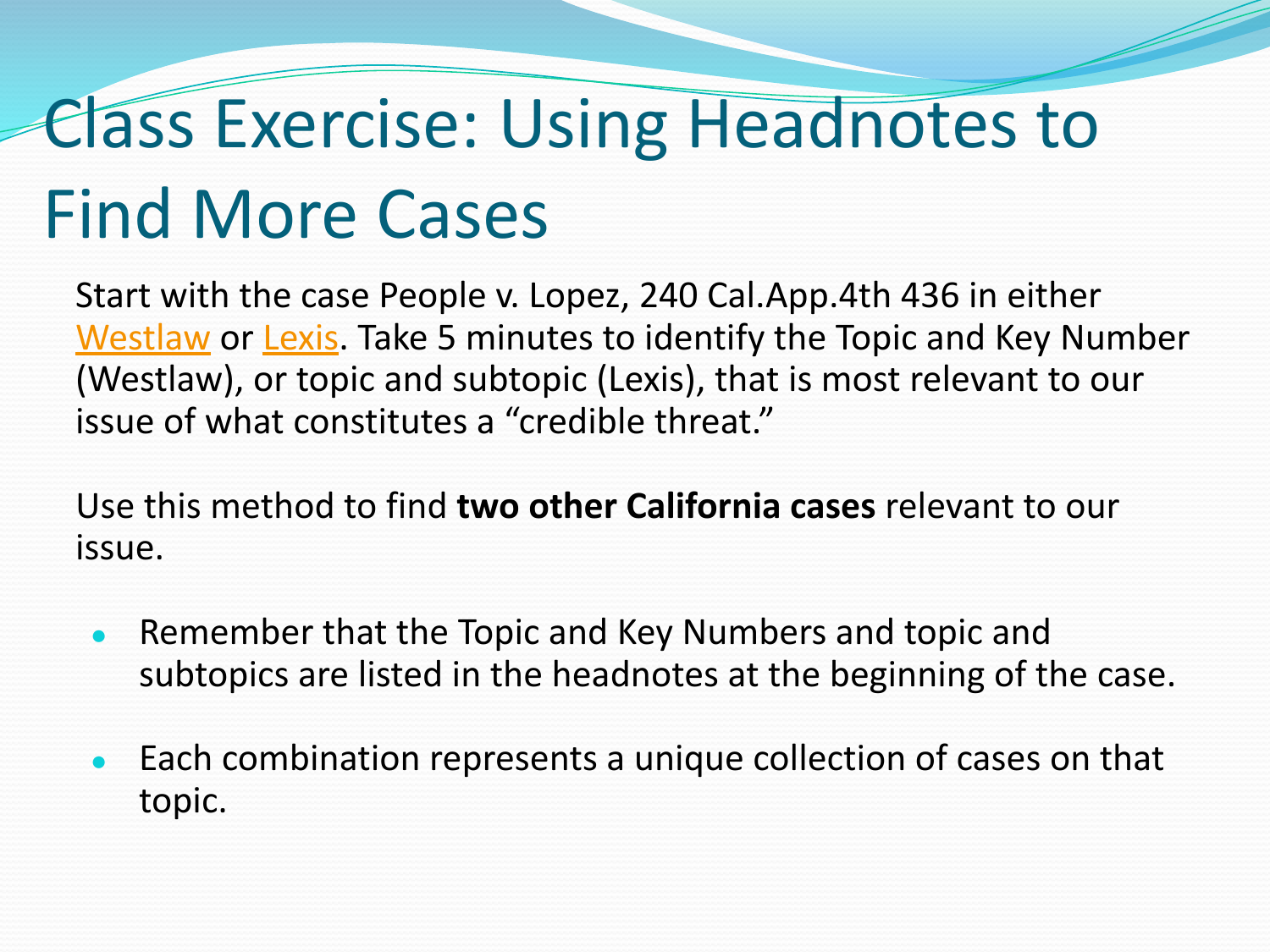## Takeaway Points: Using Headnotes to Find More Cases

- You can find West Topic and Key Numbers, and Lexis topics and subtopics, in the headnotes of a case, or sometimes in secondary sources.
- The West Topic and Key Number system can be an efficient way of finding cases by topic, regardless of the key terms used in the case.
- The Lexis headnote system is similar to the West Topic and Key Number system in theory, though the mechanics are different.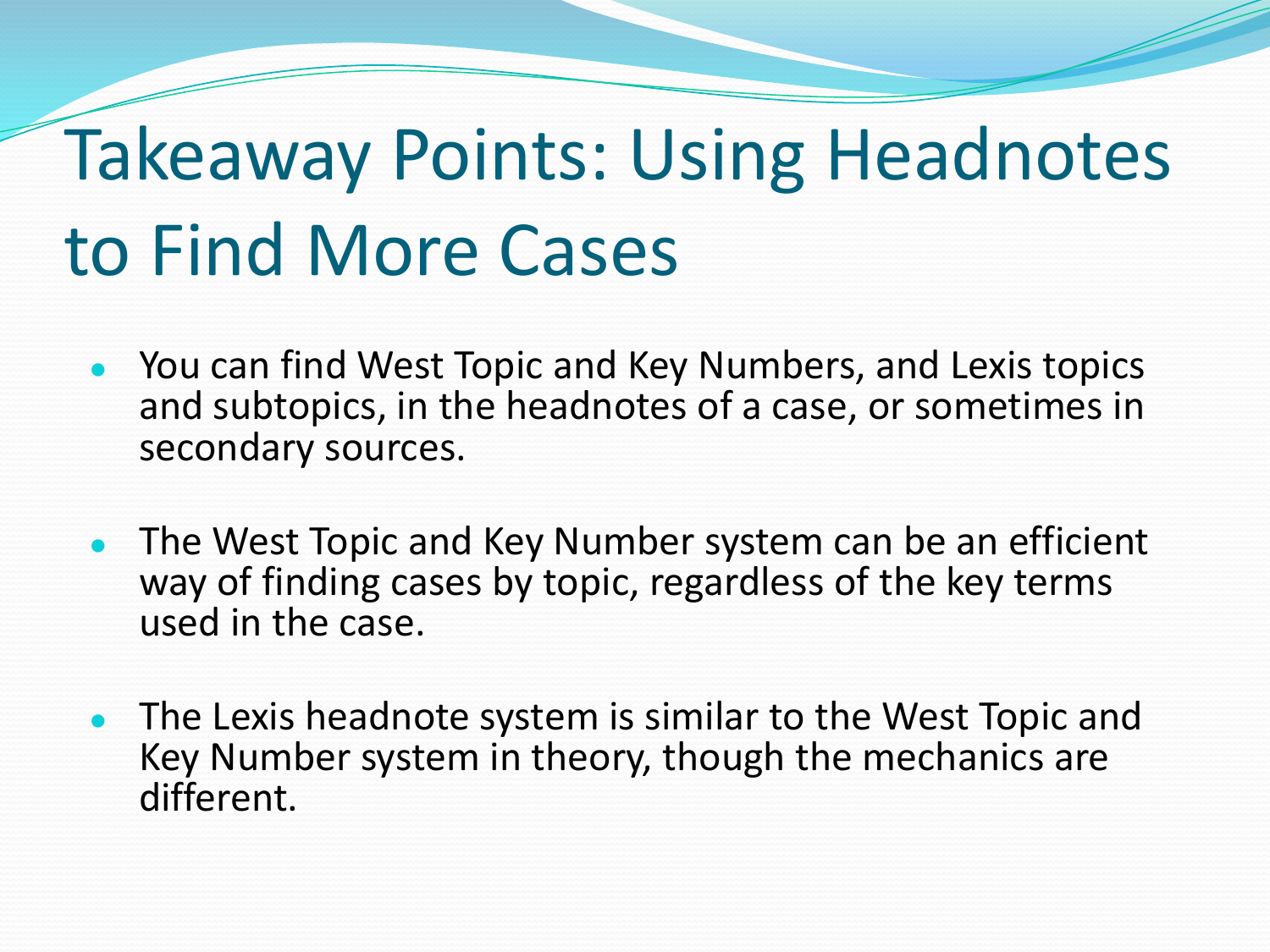### Class Exercise: Advanced Search

Take 5 minutes to run searches for cases on this topic using an advanced search. Recall some of the search terms that we came up with last Tuesday: **stalking, criminal, credible threat**—try using those same search terms as the basis of your search phrase, but this time join them with connectors.

*Be prepared to talk about your search query—why you chose the terms and connectors that you did and how the search results compared to those from a similar natural language search.*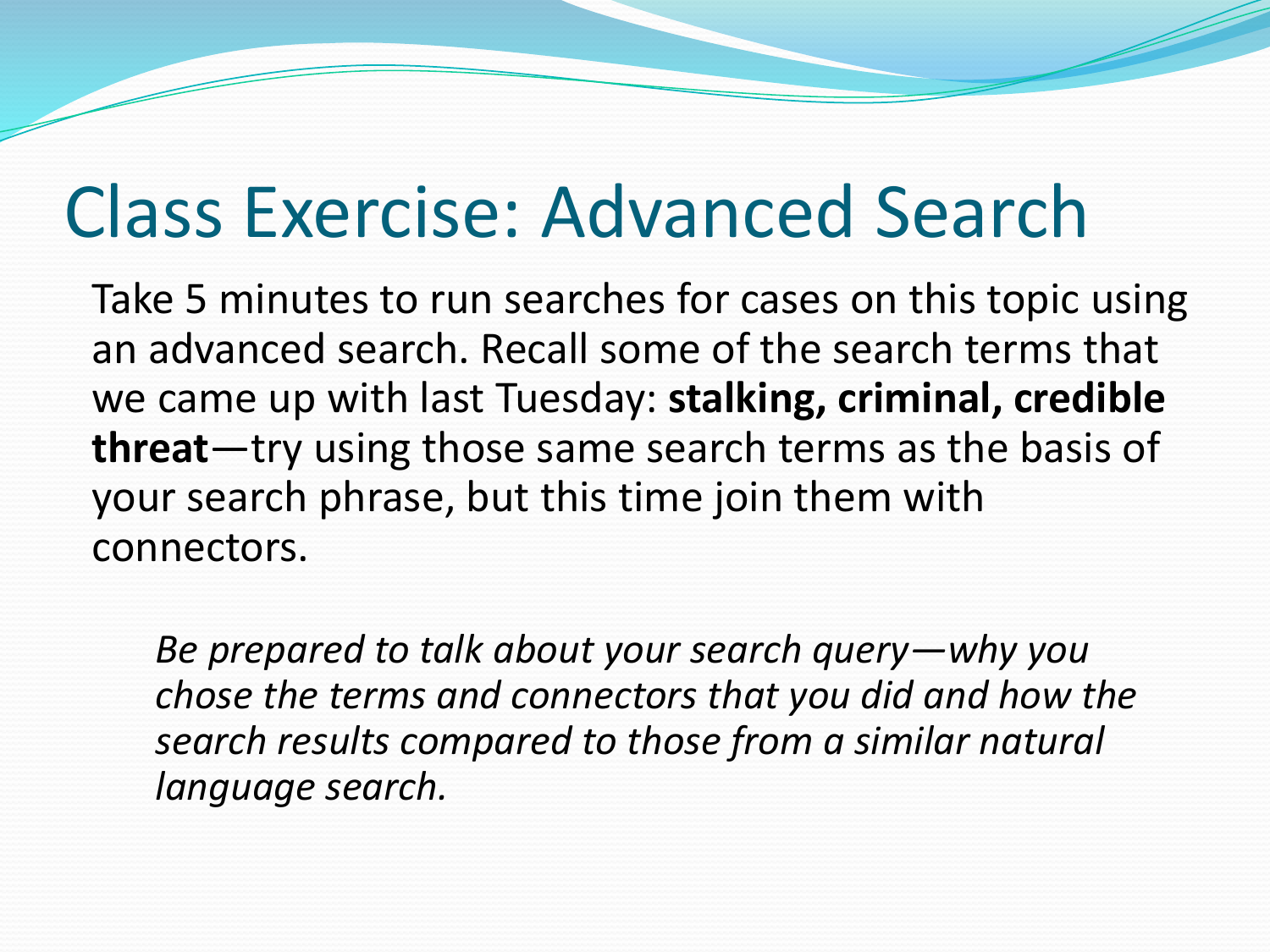|    | <b>Search</b>                                                  | <b>Lexis</b>         |                     | <b>Westlaw</b>       |                     |
|----|----------------------------------------------------------------|----------------------|---------------------|----------------------|---------------------|
|    | <b>Search Phrase</b>                                           | <b>All Secondary</b> | All<br><b>Cases</b> | <b>All Secondary</b> | All<br><b>Cases</b> |
| 1. | stalking criminal credible threat<br>(natural language search) | 1,620                | 3,773               | 369                  | 572                 |
| 2. | stalking AND criminal AND credible AND threat                  | 8,683                | 9,364               | 2,245                | 2,849               |
| 3. | stalking AND criminal AND "credible threat"                    | 937                  | 2,224               | 820                  | 950                 |
| 4. | stalking /p criminal /p "credible threat"                      | 104                  | 213                 | 131                  | 134                 |
| 5. | stalking /s criminal /s "credible threat"                      | 35                   | 61                  | 33                   | 30                  |
| 6. | stalking /2 criminal /2 "credible threat"                      | $\mathbf 0$          | $\mathbf 0$         | $\overline{0}$       | $\pmb{0}$           |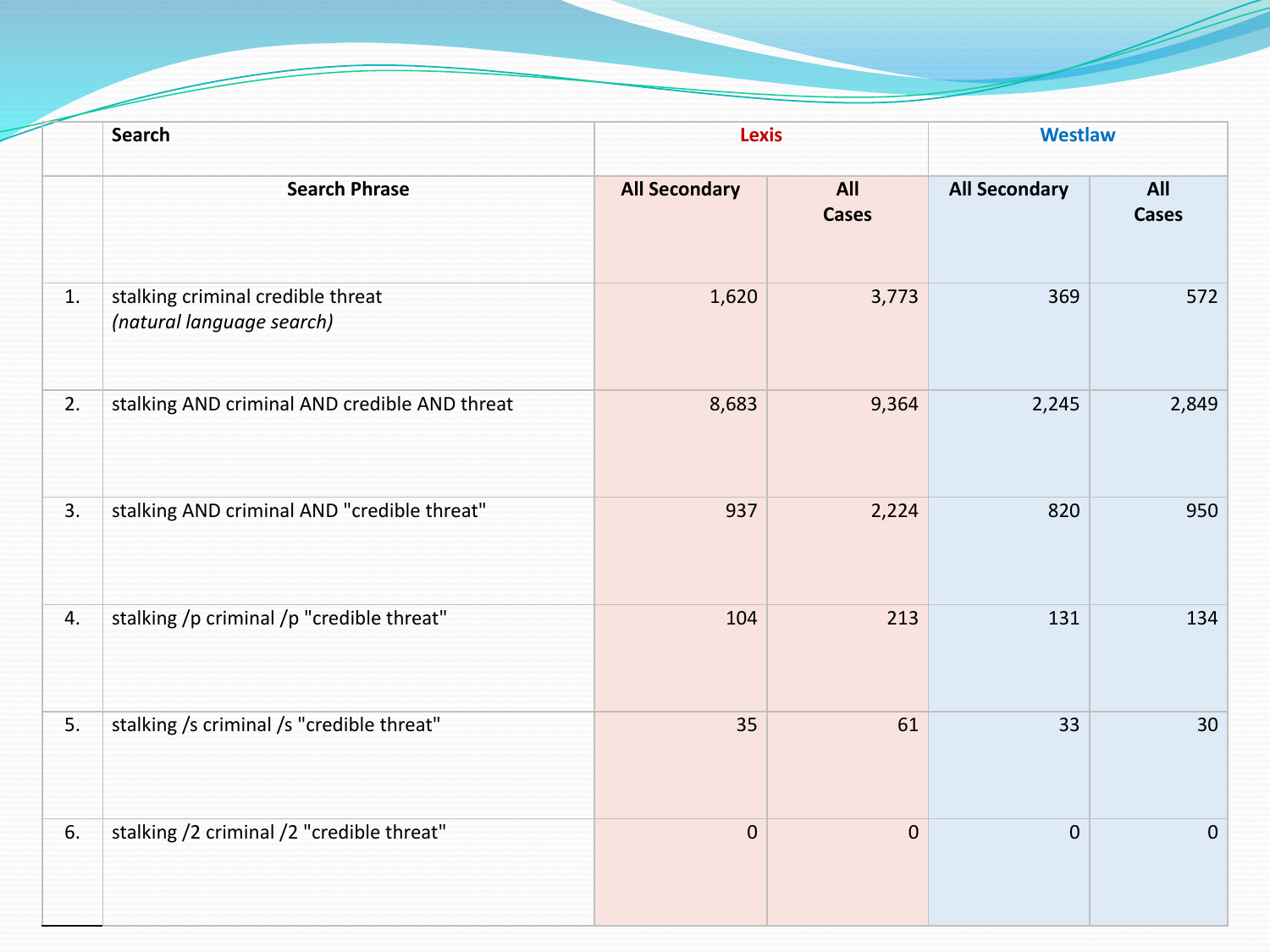#### Takeaway Points: Advanced Search

- The connectors you choose can make a huge difference in both the quantity and relevance of search results, even if the search terms themselves remain the same.
- Getting too few search results is as much of a problem as getting too many—you might be excluding something extremely relevant without knowing it.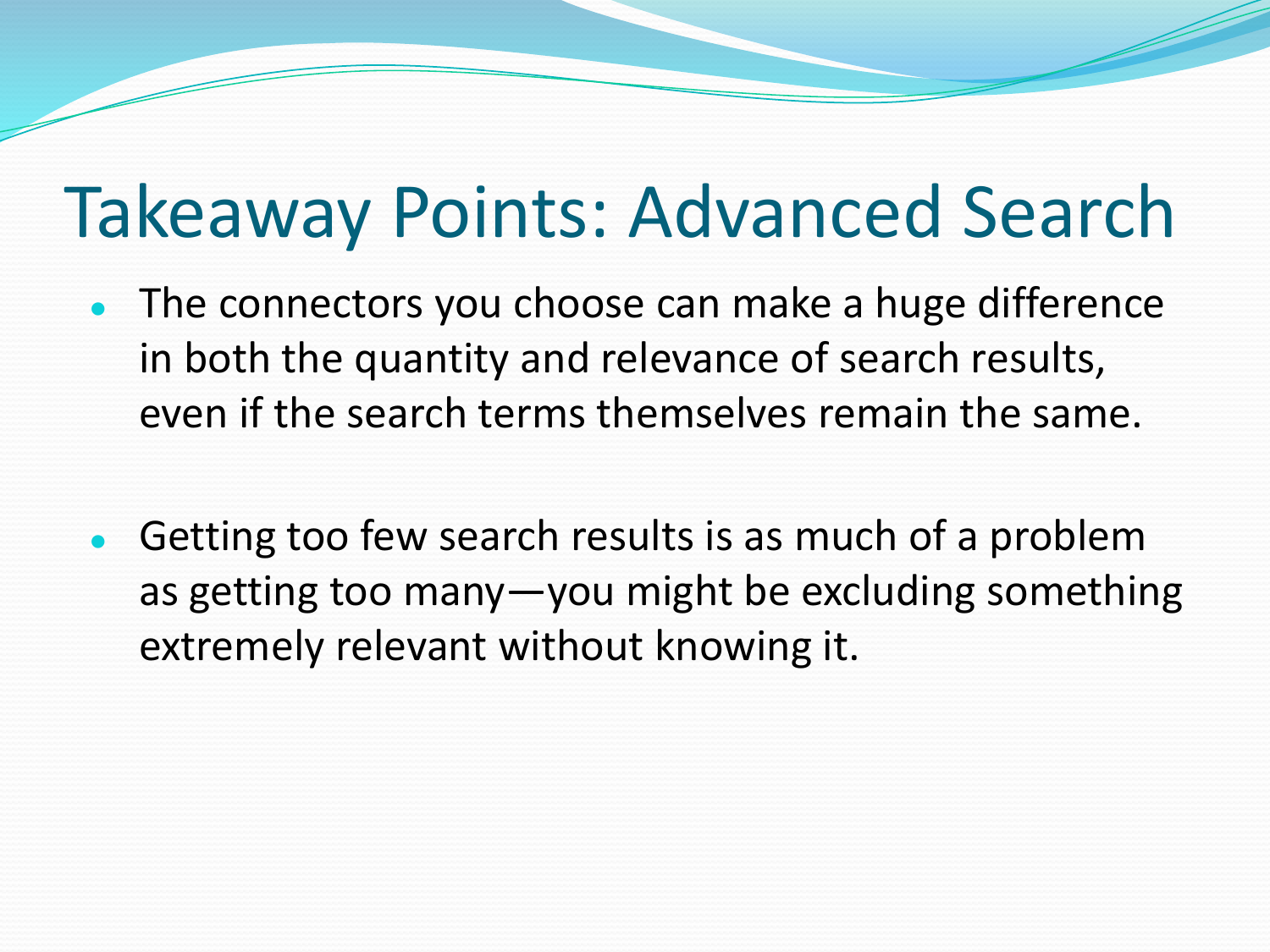# Research Steps We Covered

- Various ways to find case law:
	- Citations in secondary sources and statutory annotations
	- Keyword searches
	- West's Topic and Key Numbers, Lexis' topics and subtopics
- Advanced search phrases